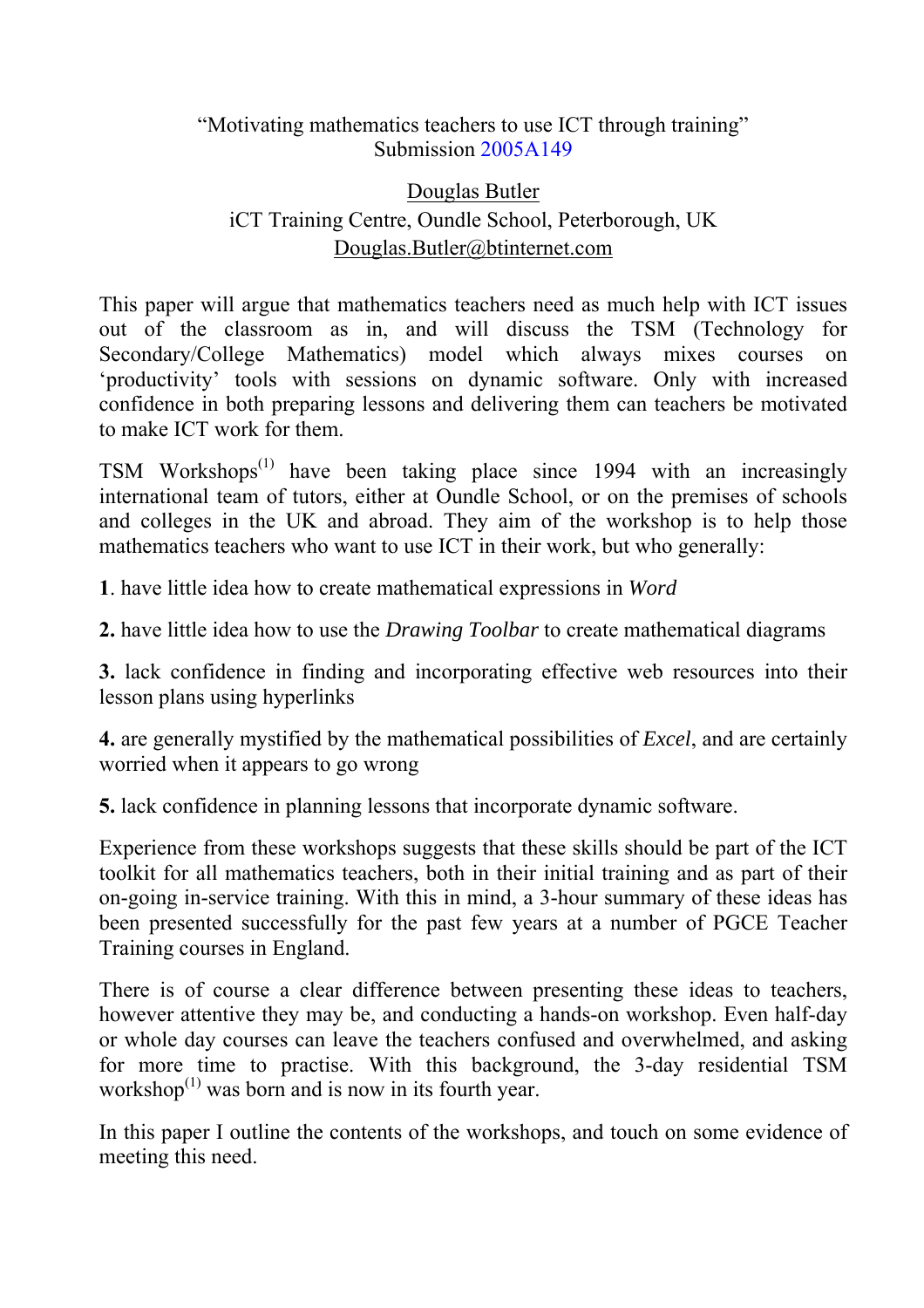## **1. Mathematical expressions in Word**

Making *Word* mathematically friendly is a popular strand in the TSM workshops, starting with customizing the toolbar to include icons for useful actions:

| W Microsoft Word - Word Intro.doc                                                                                          |
|----------------------------------------------------------------------------------------------------------------------------|
| <b>Eile</b> Edit View Insert Format Tools Table Window Hero $\Omega$ va a ve $\Xi$ and $\Xi$ x <sup>2</sup> x <sub>2</sub> |
| ID & B & B X & B O D . O . S & B B B S T A Q T 100%                                                                        |

Ask teachers to put ' $\pi$ ' into a document and many will want to use the *Symbol* font; some will want to use the *Equation Editor*. The TSM approach is to introduce teachers to the *Unicode* font extensions which can produce a wide variety of singleline expressions, and which are, importantly, also font-independent:

eg: 
$$
y = x\sqrt{(1 - x^2)}
$$
  $y = \pi \pm \sin^{-1}(\frac{1}{2}x)$   
\n $y = e^{\sin^2 x}$   $\int \sin^2\theta d\theta = \int \frac{1}{2}(1 - \cos 2\theta) d\theta = \frac{1}{2}\theta - \frac{1}{4} \sin 2\theta + c$   
\n $\chi^2 \sim N(\mu, \sigma^2)$   $\int \sin^2\theta \cos\theta d\theta = \frac{1}{3} \sin^3\theta + c$ 

Teachers are also shown how to make simple keyboard short-cuts for popular symbols such as  $\sqrt{ }$  and  $\Sigma$ . These short-cuts are saved with the toolbar settings in the "normal" template settings, so teachers who work on networks that have "roaming profiles" can enjoy the facilities of this template throughout their institution, For example ALT-P can be used to enter ' $\pi$ ' in whatever font they may be using.

The very useful off-keyboard, but sub-Unicode, characters for 'squared', 'cubed' and 'minus', amongst others, allow quadratic and cubic equations to be entered trivially and without superscripts. These can be entered not only in *Word* but in any other environment, including HTML:

eg:  $y = x^3 - 2x^2 + 1$ 

and teachers are shown how to use the ALT-0XXX shortcuts on the keyboard keypad for characters such as  $^{\circ}$ ,  $\pm$ ,  $^{2}$ ,  $^{3}$ ,  $-$ ,  $\in$ ,  $\bullet$ ,  $^{1}/_{2}$  and  $\div$ .

The *Equation Editor, [or MathType*<sup>(2)</sup>*]*, produces graphics, not text, and is best used when one-line expressions fail, eg: *a*  $x = \frac{-b \pm \sqrt{b^2 - 4ac}}{2}$ 2  $=\frac{-b\pm\sqrt{b^2-4ac}}{2}$  and  $s^2=\frac{1}{2}\sum x^2-\overline{x}^2$  $s^2 = \frac{1}{n} \sum f x^2 - \overline{x}^2$ .

Teachers are often surprised how quickly they can master this, enabling them to enter professional looking expressions, including 'proper' fractions, eg  $7\frac{2}{3}$ .

All equation objects are (at first) placed as 'in-line with text' objects, and can therefore be given simple shortcuts in the "Tools" => "Autocorrect" feature in *Word* (eg 'sd' to enter the variance formula above, or ' $2/3$ ' to enter  $\frac{2}{3}$ ).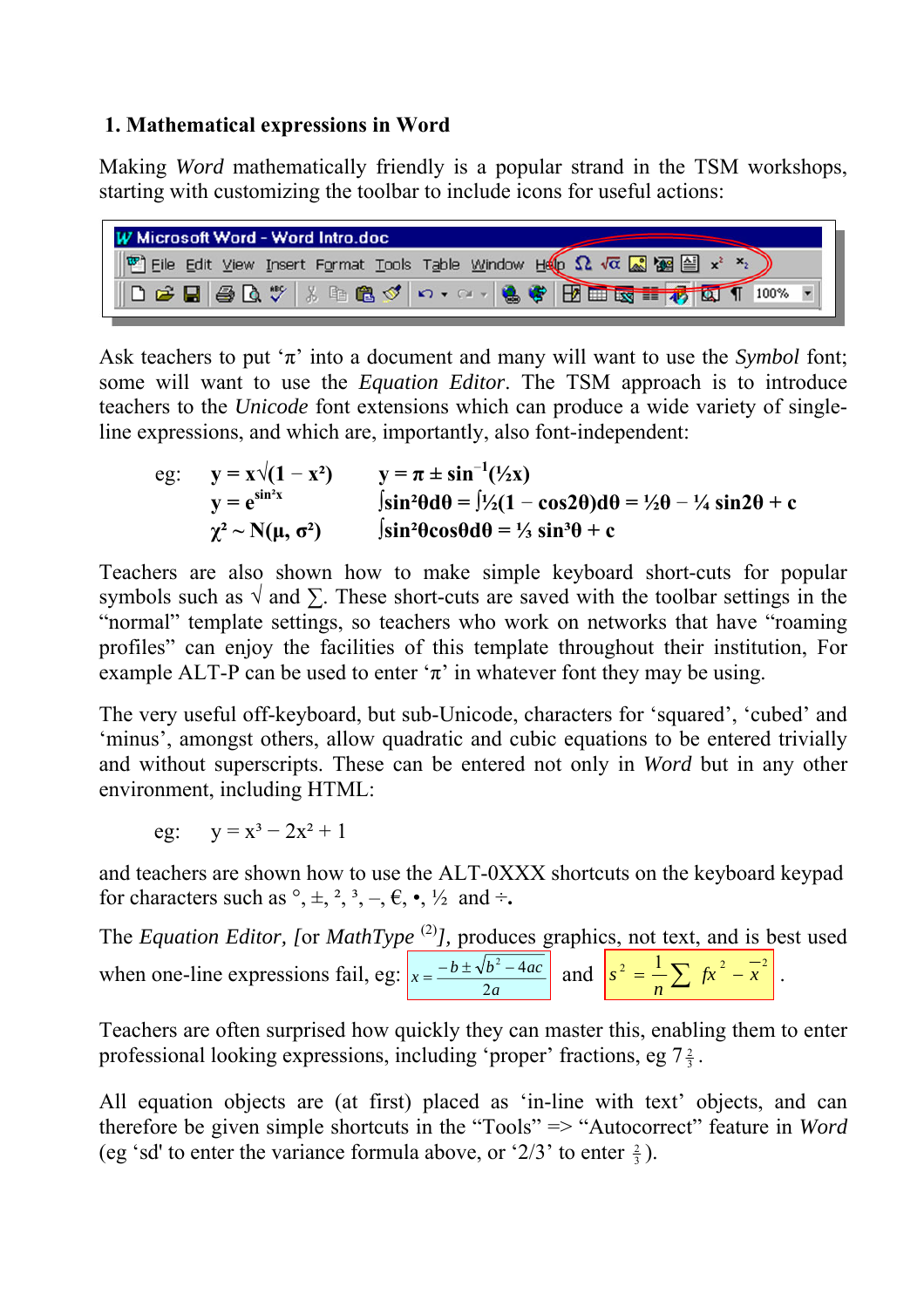## **2. Mathematical Diagrams in Word**

The drawing toolbar offers many possibilities for the creation of mathematically correct diagrams, including regular polygons, and shapes.

A few special tricks are popular, and are quickly picked up, including



the judicious use of Shift and Ctrl. The scribble tool (using Bezier fitting) and the undocumented Ctrl-D which performs intelligent duplication (eg to create the graph paper) always give pleasure.

Teachers who are discovering how to create expressions and diagrams this way are now able to generate high quality worksheets, and can be highly motivated by this.

## **3. Finding and incorporating effective web resources**

To accompany the TSM workshops, an extensive site of carefully researched web resources has been assembled at

#### http://www.tsm-resources.com

Firstly, teachers are shown how easy it is to copy and paste images from a web page into a resource they are creating in *Word*. Most mathematical documents in Word are likely to be a mix of text and graphics, and it is unfortunate that many teachers do not know how to control such a mix. The TSM courses prioritise understanding of how to manipulate images, using the "Picture" toolbar, together with the concept of "in-line with text" and other wrapping options.



*Two selected graphics in Word: 'floating', allowing wrapping (left) and 'in-line-withtext' (right). This, incidentally, is a good example of a web resource that can show how mathematics is applied to different areas: here the properties of the ellipse can be used in non-invasive surgery, using an elliptical mirror to focus the radiation(3) .*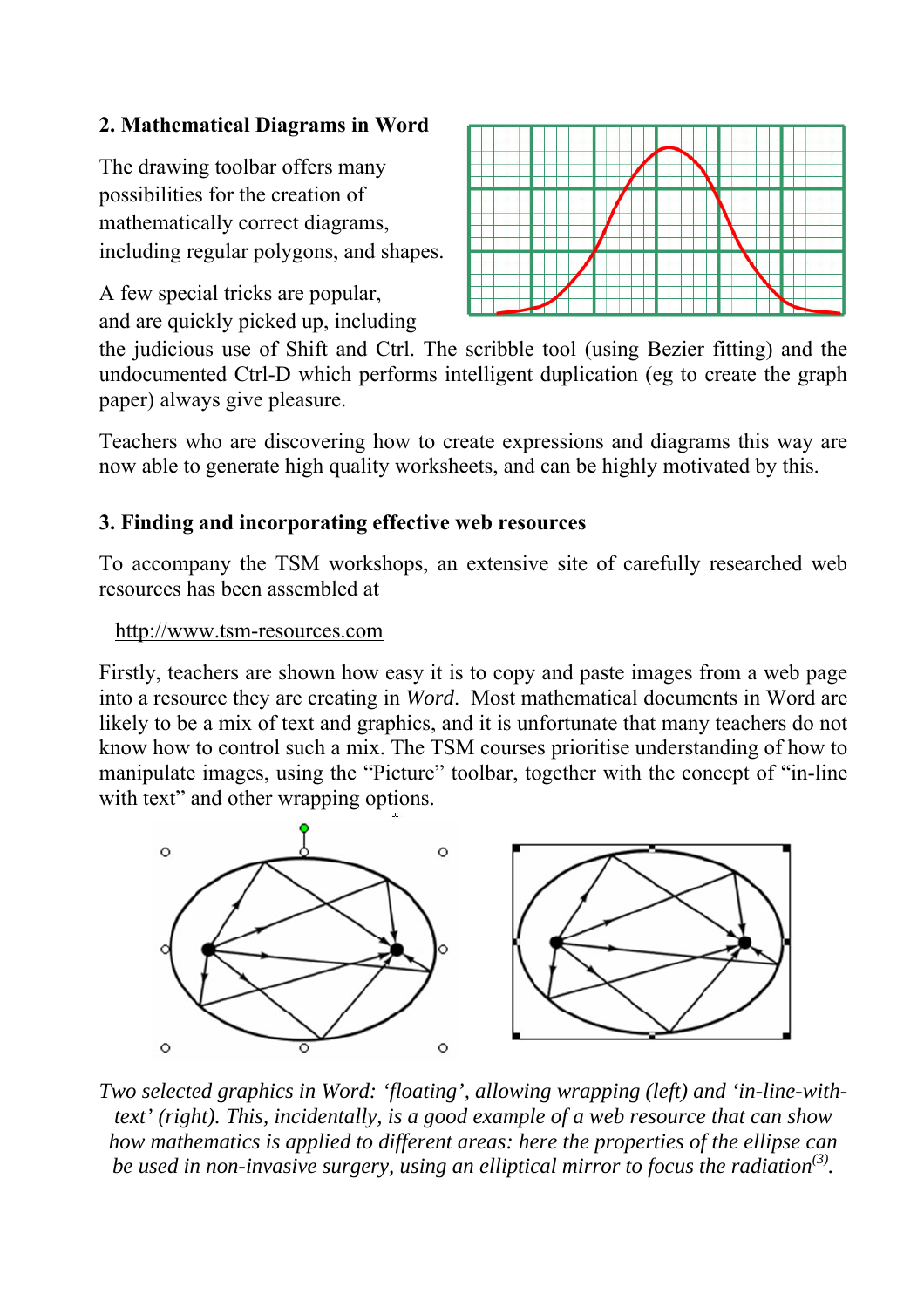Of all academic disciplines, Mathematics has by far the broadest selection of ICT tools to add a sparkle to lessons, including many and varied opportunities to bring the rich history of the subject seamlessly and entertainingly into the classroom.



*The map from the "Who drives on the left" web site (4) . This offers an excellent example of a set of data with a huge number of outliers (all in India!)* 

There are two main types of web site: 'passive' (like the example above, and the NRICH's amazingly useful 'PLUS Mathematics' magazine (5)) and 'active'. Active sites mainly use Java applets, offering teachers a safe taste of dynamic software which will always work, but which usually has a limited objective.



*One of the suite of "Waldo" Java Applets from Ron Barrow (6) . Here the Alternate Segment Theorem can be animated by moving 'B' or 'C'* 



*A lesson on logarithms can be brought to life with a Java-based slide rule (7)*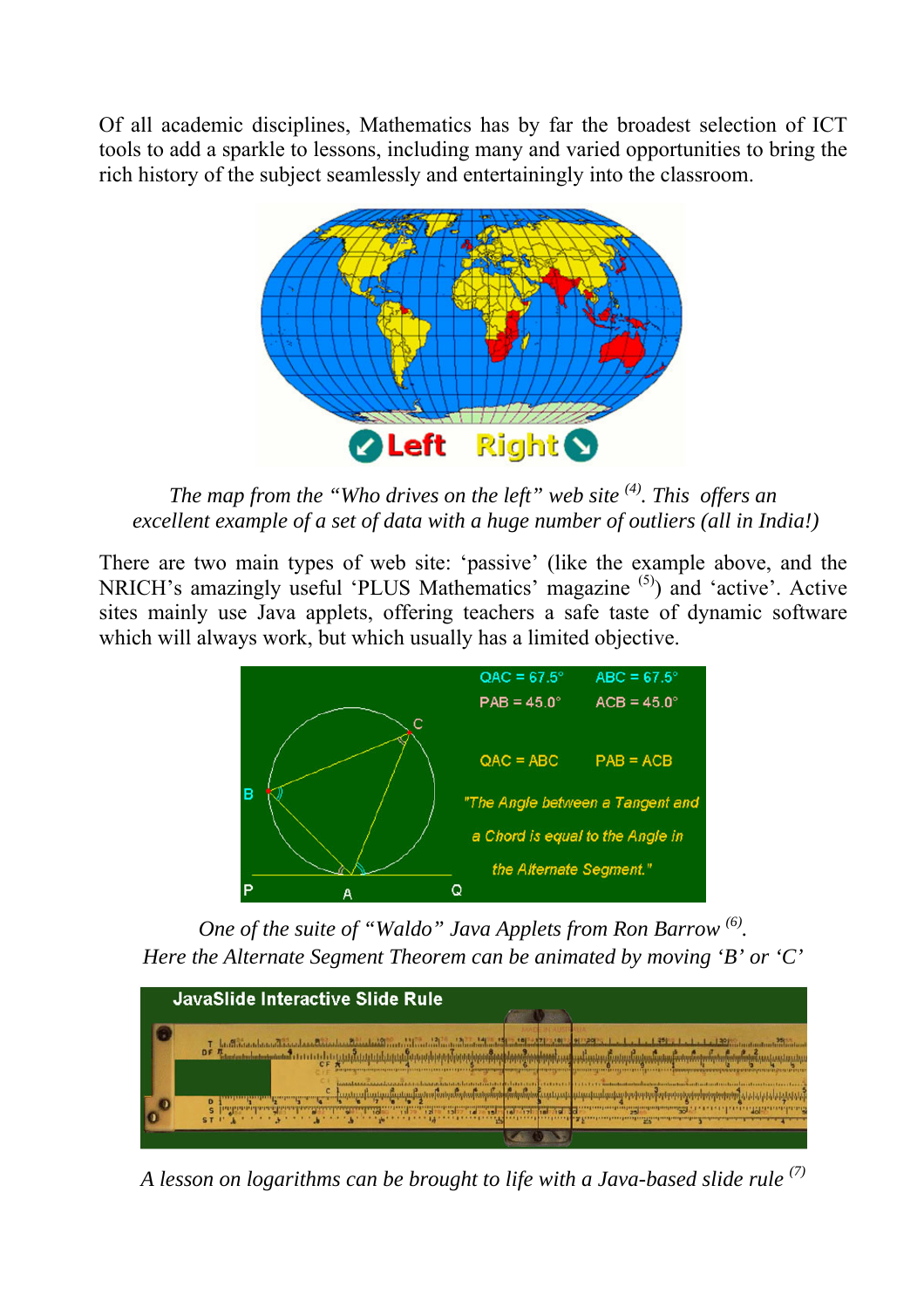## **Working off-line:**

Many teachers seem unaware that web sites are automatically saved in the folder 'Temporary Internet Files' on their hard drive. There are two main advantages for the classroom teacher to run previously visited web resources 'off-line' in the classroom:

- Lessons can incorporate the intended sites. No others will run while working offline, thus avoiding the temptation to surf away from the lesson plan!

- Off-line web sites load instantly since they are coming straight off the hard drive. This avoids any possible network delays which would otherwise spoil a lesson.

# **4. The mathematical possibilities of Excel**

TSM courses always include a section on spreadsheets, trying to help teachers to realise the potential of putting *Excel* to work for them. Initially some of the pitfalls are pointed out, conscious of the damage they can do to a teacher's confidence:

- *Excel* does not know about Degrees, forcing the use of the RADIANS key word.
- *Excel* only works to 15 decimal places, so avoid setting it higher (eg to display  $\pi$ !)
- Formula results can be truncated, eg in the next example: 'k' should be –0.7!



TSM Courses usually include *Excel* topics at different levels, but for the beginners the following are often included:

- creating series
- elementary statistics (including random sorting)
- how to set up a Slider Bar (as in the above illustration of a GP).

Invariably teachers will forget a detail from earlier in the session. With this in mind, a number of Flash Tutorials have been created (eg on "How to add a Slider Bar in *Excel*"), using the excellent discrete recording software *Turbo Demo*<sup>(7)</sup>, and placed on the associated TSM page "Useful Files for Mathematics Teaching":

http://www.tsm-resources.com/useful-files.html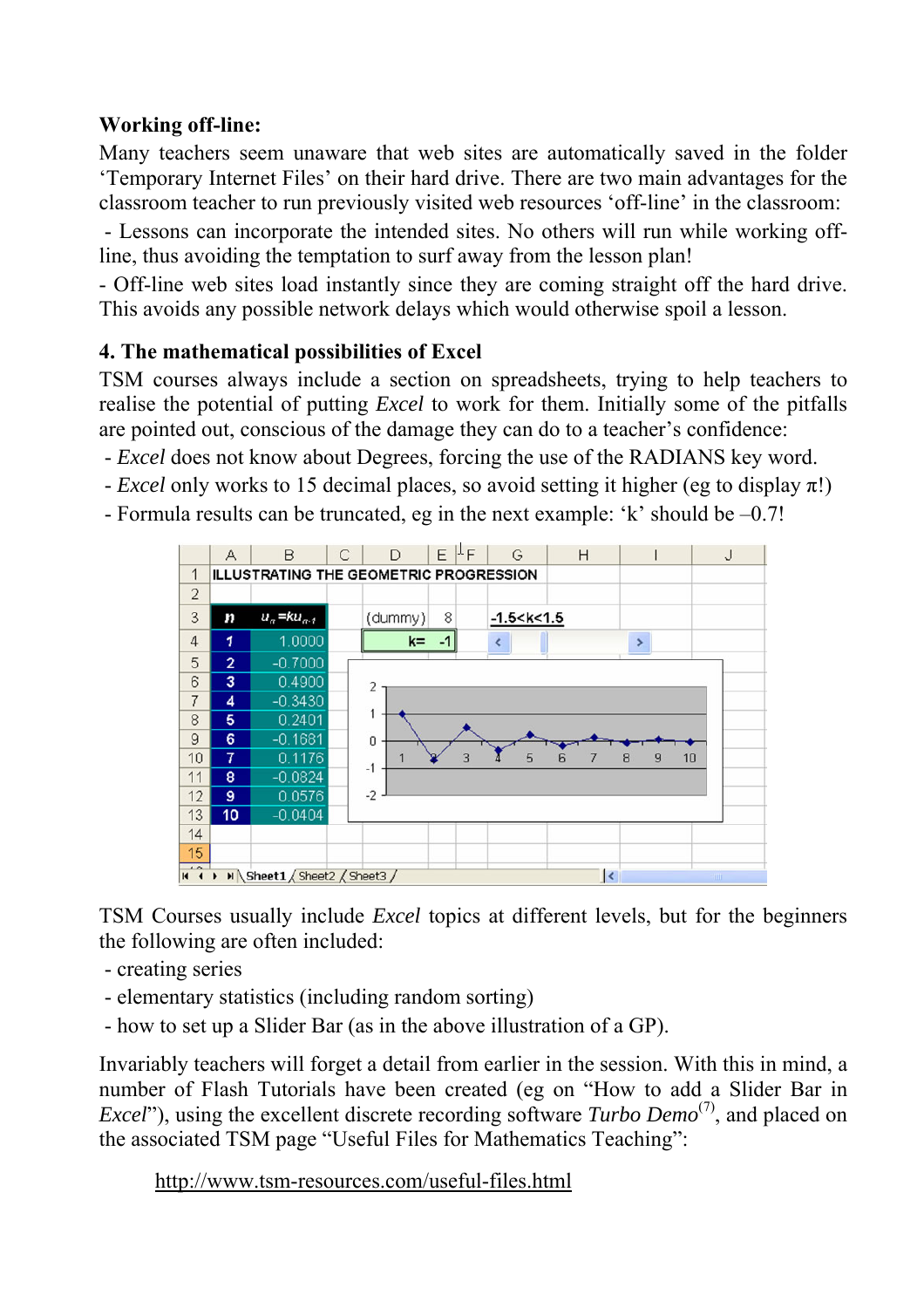

*In a Turbo Demo tutorial, the creator can place instructions and comments during the editing process. Playback controls allow users to stop, start and re-play. The result has been "authored once" for "learning anywhere".* 

#### **5. Planning lessons that incorporate dynamic software**

TSM courses also discuss which technology works best, and the benefits of using ICT in a whole-class situation. For example, teachers might be invited to discuss the technology along the following lines:

- fixed (ceiling-mounted) data projectors: many now regard these as a tool of the trade, and they are becoming at the same time brighter and more affordable. Bulb replacements though remain a serious budget cost.

- interactive whiteboards (IBW): these can add many effective 'tactile' opportunities both for pupils and teachers

- the emerging use of the Tablet laptop: this could supplant the IWB as it solves the problem of the awkward shadow, the teacher being 'in the way' and also in some sense 'trapped' at the front. With the Tablet the ICT elements of a lesson can be run from anywhere in the room. However the essential wireless link to the projector is still rather slow, preventing videos and fast animations from working.

 - voting tools, and Bluetooth long-range mice: these form part of an ever growing list of possibilities for the ICT driven classroom.

Teachers might also consider how to conduct the lessons along the following lines:

 - a need to ensure that the pupils are fully engaged and not in any sense just watching a 'show'

- a sensible balance to be struck to ensure a variety of approaches, and to be absolutely sure that what excites you as the teacher also excites the pupils.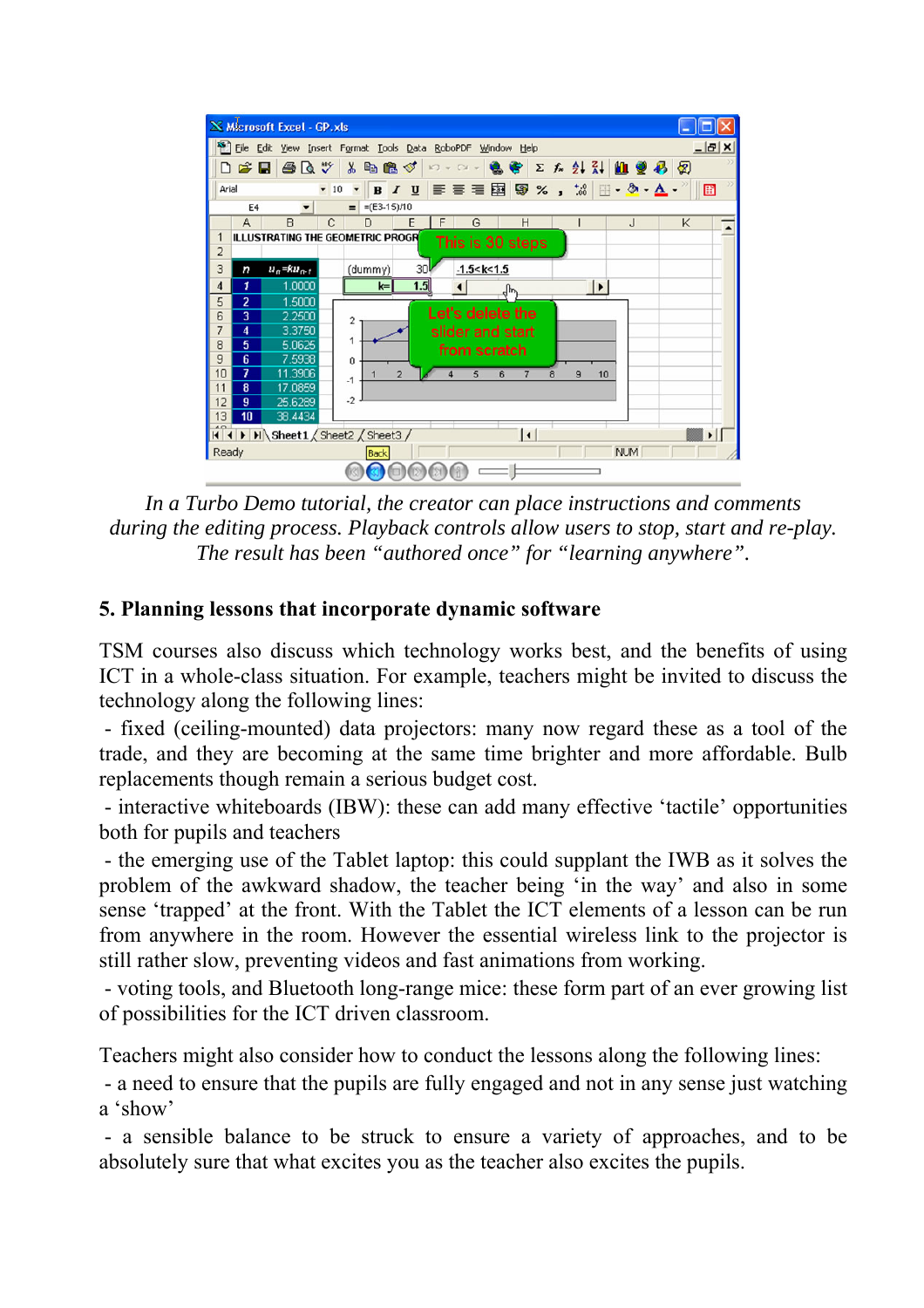To help with planning lessons which incorporate moving images, TSM offers courses on *Sketchpad*, *Cabri* and *Autograph* to show how basic concepts can be covered more effectively. It is not easy to represent this dynamic approach in a static paper, so readers are invited to look at the Turbo Demo tutorials given on

http://www.tsm-resources.com/useful-files.html



*Here 'Completing the Square', which is usually exclusively an algebraic topic, is given a coordinate geometry treatment, showing dynamically that the process is equivalent to a translation of*  $y = x^2$  *by the vector [a, b].* 

*Note the Autograph* (9) *on-screen keyboard designed with its own Unicode font for mathematical use on an IWB.* 



*While studying enlargement in 2D, why not extend to 3D? Here is a simplification of the image used at the start of most sci-fi movies where a space station moves towards, and past the camera.*